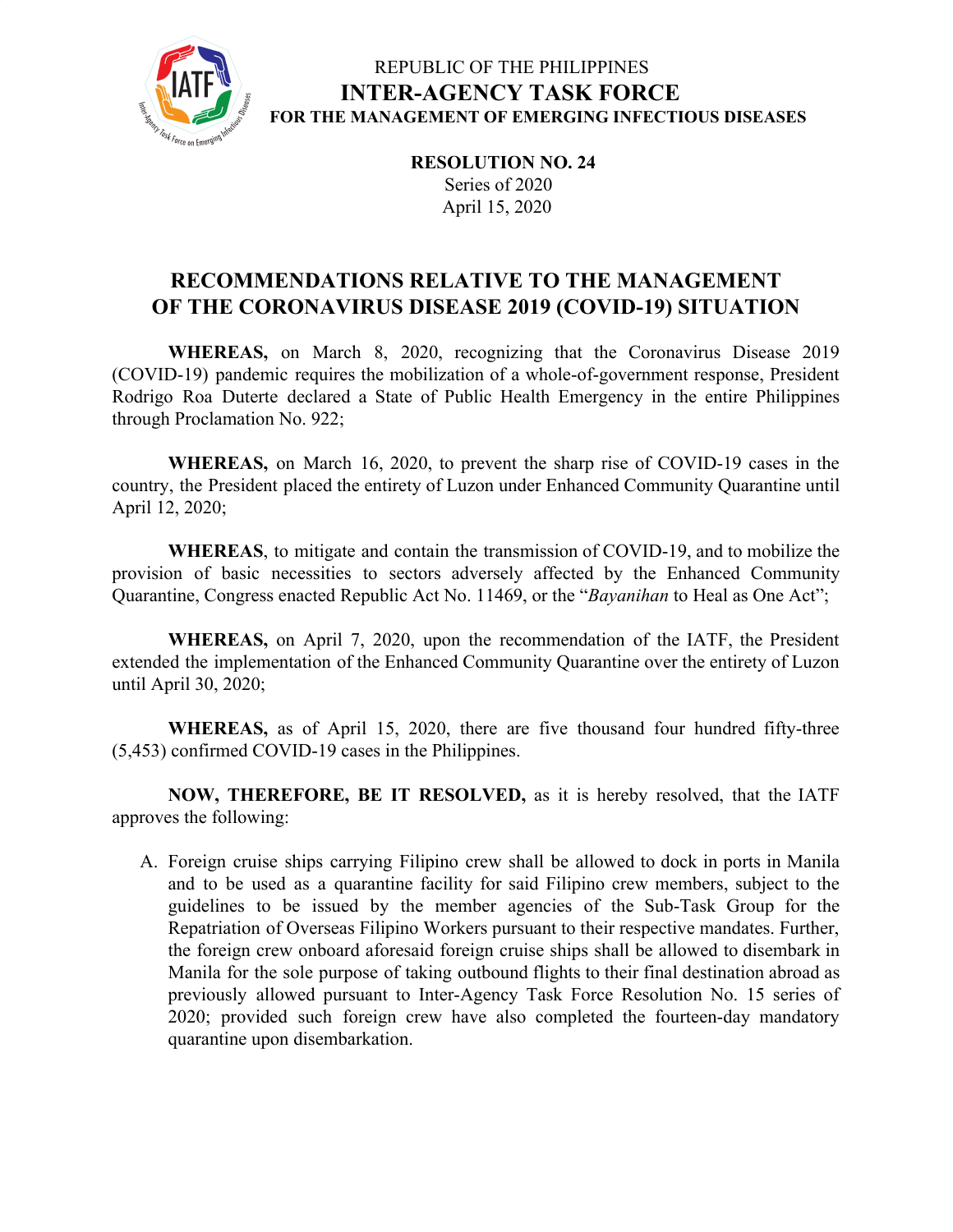

- B. Pursuant to the directive of the President, the Department of Health (DOH), in cooperation with its Technical Advisory Group (TAG), is directed to finalize guidelines for the supplementary utilization of FDA-approved rapid antibody test kits;
- C. The following recommendations of the Department of Agriculture (DA) are adopted;
	- 1. The government shall pursue the optimum level of harvesting activities and planting operations with the support of the National Irrigation Administration (NIA), as well as the prepositioning of agricultural inputs for early planting;
	- 2. The Department of the Interior and Local Government (DILG) shall advise LGUs to actively partner with the Regional Field Offices of the DA for the operational planning and implementation of various programs and projects of the agency;
	- 3. Food value chain logistics shall be improved; and
	- 4. The Cash for Work (C4W) Program in Agriculture shall be explored.
- D. The IATF approves the recommendation of the National Economic and Development Authority (NEDA) to pursue Supply Chain Regulatory Impact Assessments and to develop the Supply Chain Analysis (SCAN) Dashboard in cooperation with partner agencies and select private entities. The outputs of the Regulatory Impact Assessments shall be referred to the IATF as a whole or any of its member agencies and the outputs of the SCAN Dashboard shall be referred to the National Task Force (NTF) COVID-19 for its consideration.
- E. The updated nomenclature in classifying individuals for the surveillance and management of the COVID-19 health event is adopted. Patients under Investigation (PUIs) with mild, severe, or critical symptoms whose results have not yet been released shall be designated as 'suspect' cases. PUIs with inconclusive test results shall be classified as 'probable' cases. No changes shall be made in the designation of Persons under Monitoring (PUMs), and shall still be reported and managed accordingly.
- F. The Department of Energy shall form part of the expanded membership of the Inter-Agency Task Force.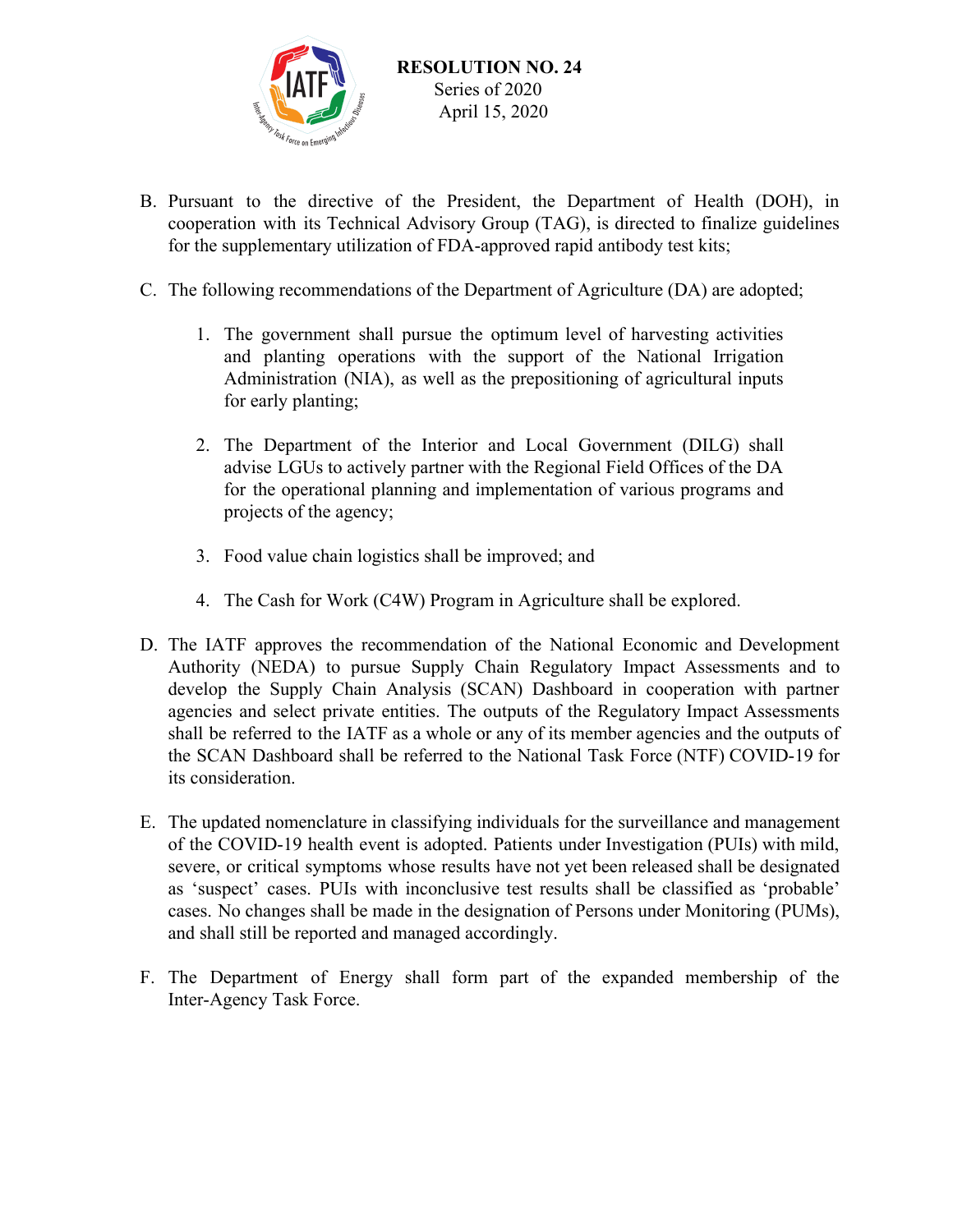

**APPROVED** during the 24th Inter-Agency Task Force Meeting, as reflected in the minutes of the meeting, held this 15th of April, 2020 *via* video conference.

> **FRANCISCO T. DUQUE III** Secretary, Department of Health

**EDUARDO M. AÑO** Secretary, Department of the Interior and Local Government

#### **BERNADETTE ROMULO-PUYAT**

Secretary, Department of Tourism

#### **SILVESTRE H. BELLO III**

Secretary, Department of Labor and Employment

#### **MENARDO I. GUEVARRA**

Secretary, Department of Justice

#### **GREGORIO B. HONASAN II**

Secretary, Department of Information and Communications Technology

# **BRIGIDO J. DULAY**

Undersecretary, Department of Foreign Affairs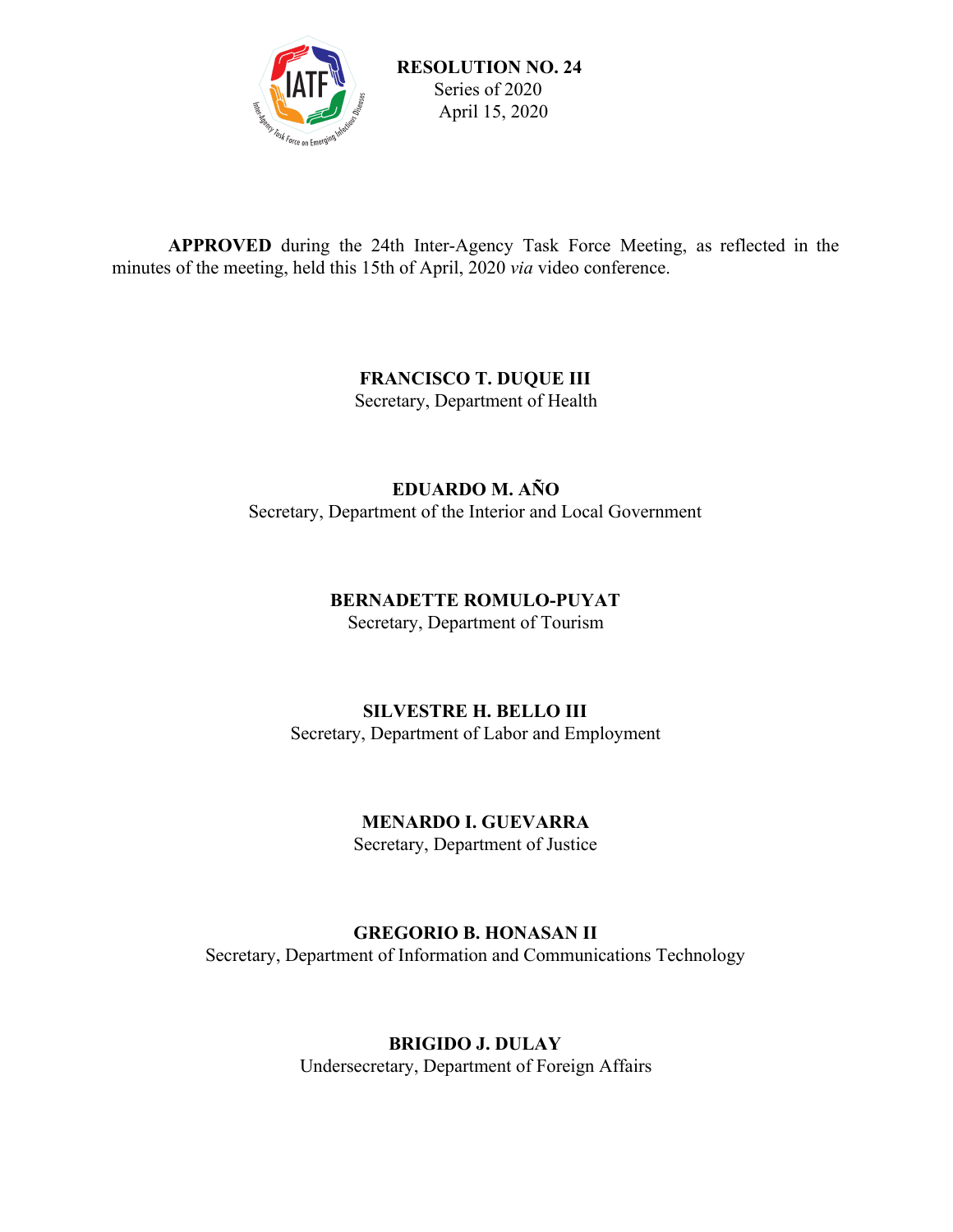

#### **ARTEMIO U. TUAZON** Undersecretary, Department of Transportation

*Conforme***:**

# **KARLO ALEXEI B. NOGRALES**

Cabinet Secretary, Cabinet Secretariat of the Philippines

#### **HERMOGENES C. ESPERON**

Secretary, National Security Council

# **CARLITO G. GALVEZ JR.**

Secretary, Office of the Presidential Adviser on the Peace Process

# **JOSE RUPERTO MARTIN M. ANDANAR**

Secretary, Presidential Communications Operations Office

# **RAMON M. LOPEZ**

Secretary, Department of Trade and Industry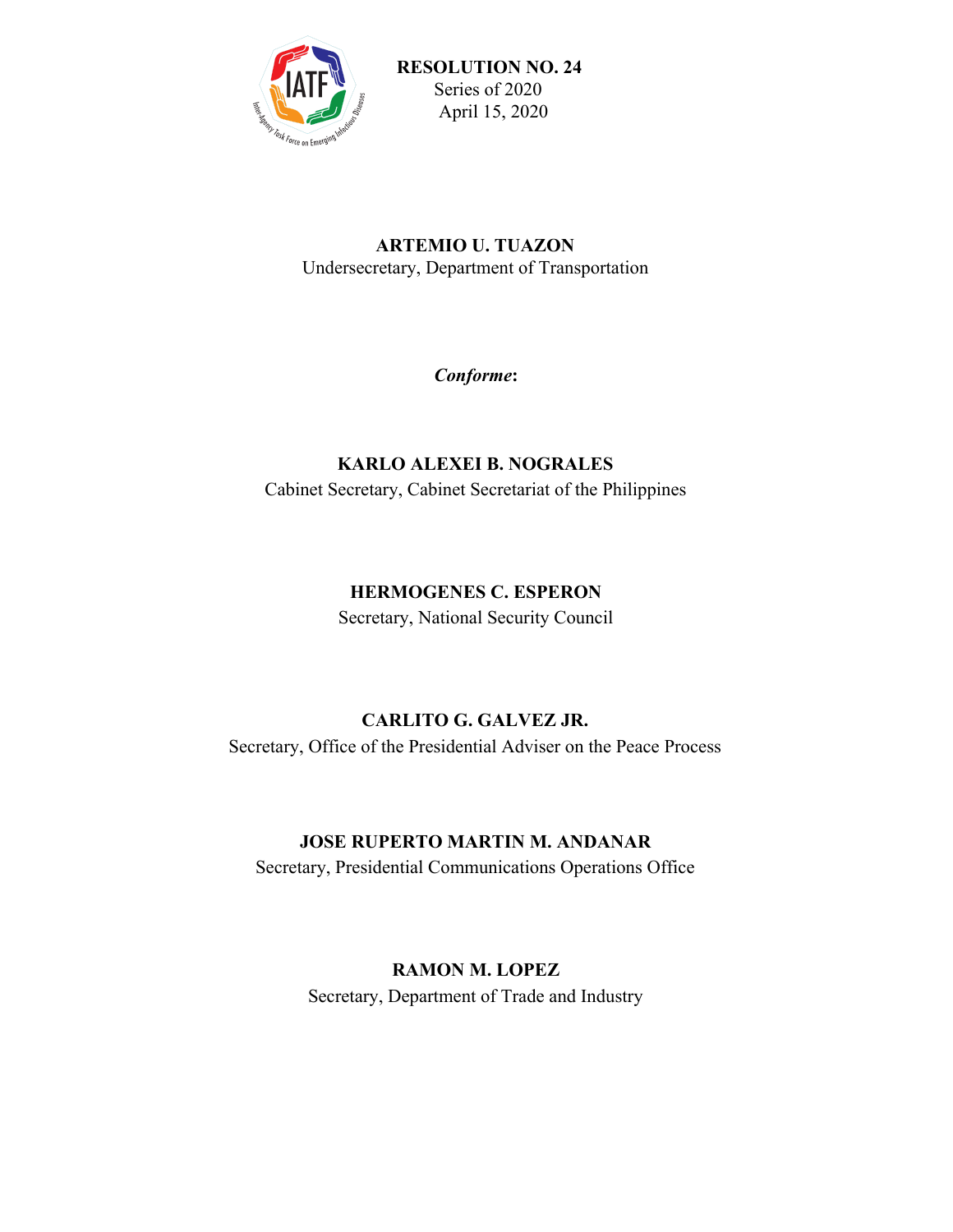

 **RESOLUTION NO. 24** Series of 2020 April 15, 2020

# **WILLIAM D. DAR**

Secretary, Department of Agriculture

#### **ROY A. CIMATU**

Secretary, Department of Environment and Natural Resources

#### **LEONOR M. BRIONES**

Secretary, Department of Education

# **CESAR B. YANO**

Undersecretary, Department of National Defense

# **ADORACION M. NAVARRO**

Undersecretary, National Economic and Development Authority

# **BAYANI H. AGABIN**

Undersecretary, Department of Finance

# **ROLANDO JOSELITO D. BAUTISTA**

Secretary, Department of Social Welfare and Development

# **RICARDO P. BERNABE III**

Undersecretary, Office of the Executive Secretary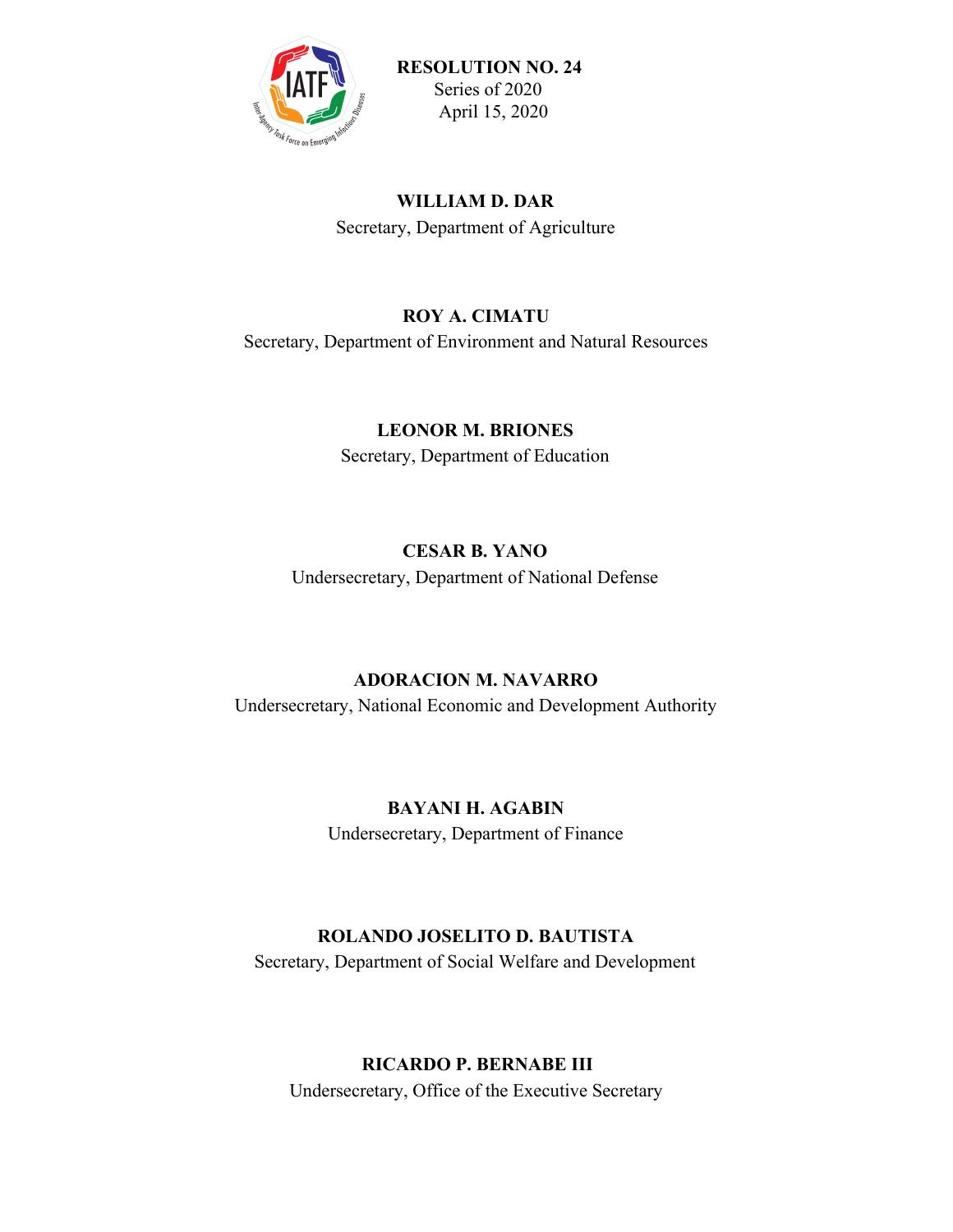

 **RESOLUTION NO. 24** Series of 2020 April 15, 2020

# **SALVADOR B. PANELO** Secretary, Office of the Chief Presidential Legal Counsel

#### **ROLANDO U. TOLEDO**

Assistant Secretary, Department of Budget and Management

# **RICARDO B. JALAD**

Administrator, Office of the Civil Defense

# **ARCHIE FRANCISCO F. GAMBOA**

Chief, Philippine National Police

# **FELIMON T. SANTOS, JR.**

Chief of Staff, Armed Forces of the Philippines

# **JOEL S. GARCIA** Commandant, Philippine Coast Guard

# **DANILO D. LIM**

Chairman, Metro Manila Development Authority